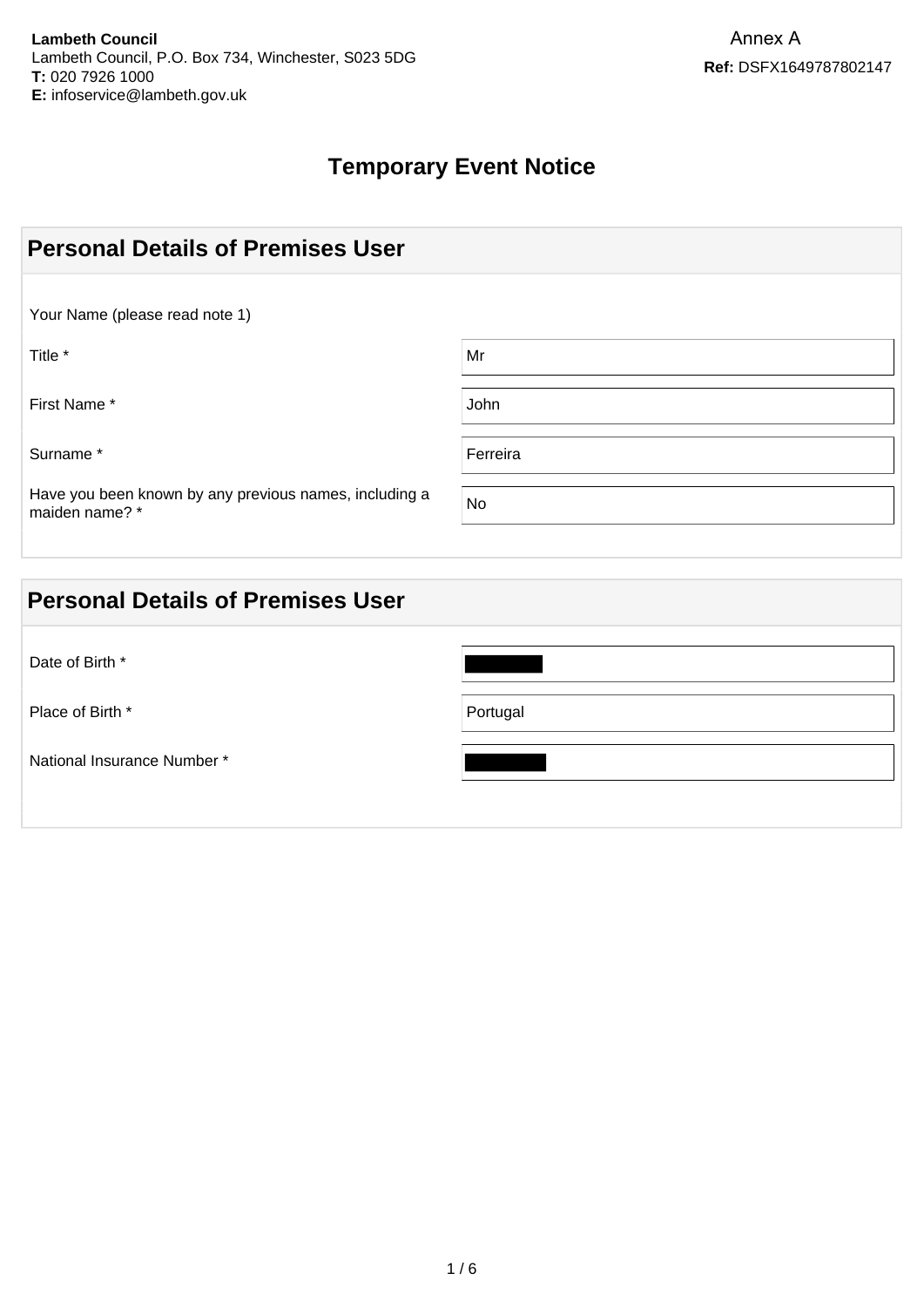# **Current Address**

We will use this address and contact details to correspond with you unless you specify an alternative correspondence address.

| Street Address *                                                                 |           |
|----------------------------------------------------------------------------------|-----------|
| Address line 2                                                                   |           |
| Address line 3                                                                   |           |
| Town/City *                                                                      | London    |
| Postcode *                                                                       |           |
| Daytime Telephone Number*                                                        |           |
| Evening Telephone Number                                                         |           |
| Mobile Telephone Number                                                          |           |
| Fax Number                                                                       |           |
| Email Address *                                                                  |           |
| Do you have an alternative correspondence address you<br>would like us to use? * | <b>No</b> |
|                                                                                  |           |

## **The Premises** Premises Address 20 BRIXTON ROAD LONDON LAMBETH SW9 6BU Does a premises licence or club premises certificate have effect in relation to the premises, or any part of the premises? If so, please select and enter the Premises Licence Number or Club Premises Certificate Number.\* No - Neither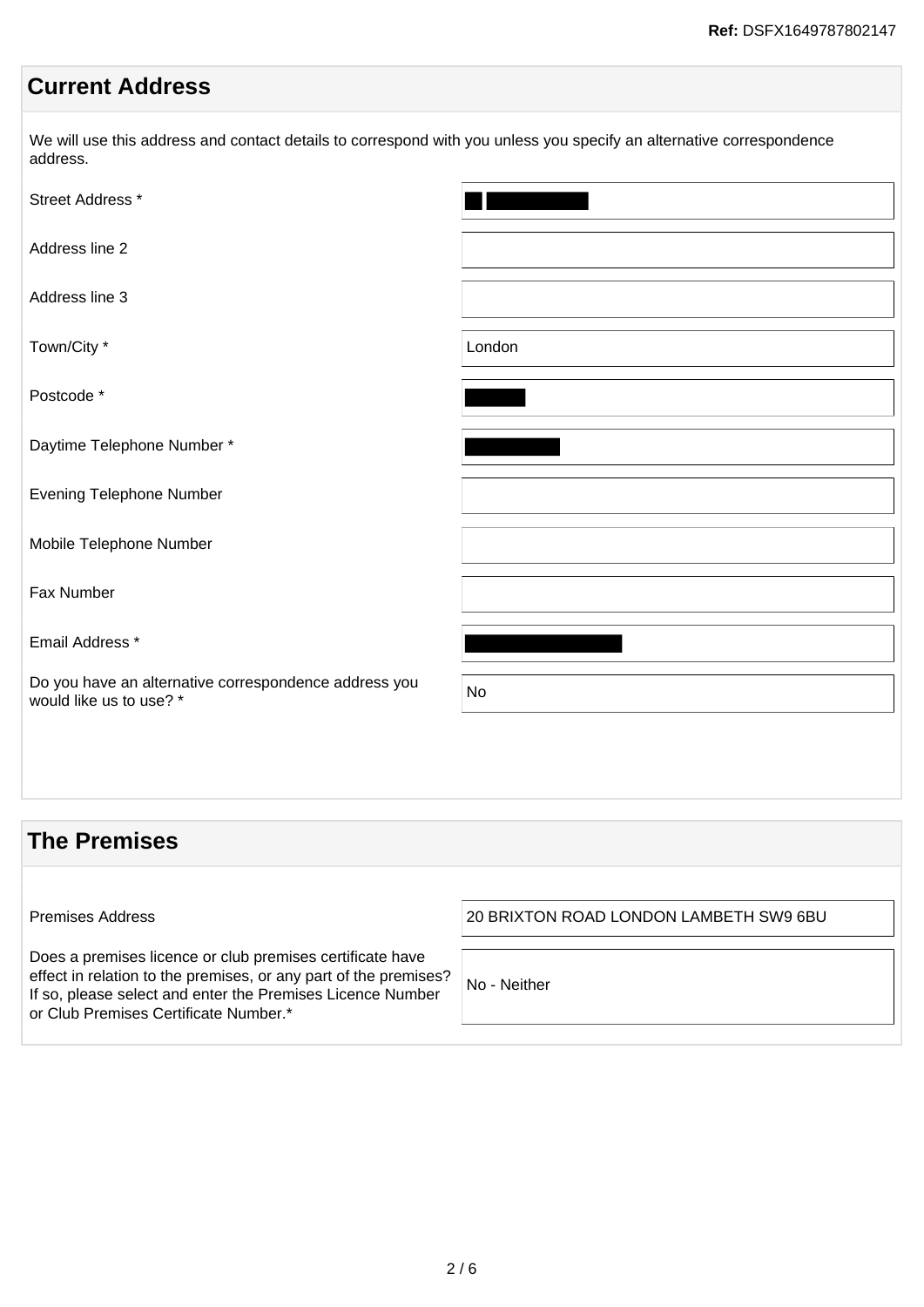#### **Premises** If you intend to use only part of the premises at this address or intend to restrict the area to which this notice applies, please give a description and details. (Please read note 3) The hall basement of the church Please describe the nature of the premises. (Please read Fiease describe the nature of the premises. (Fiease read<br>note 4)  $*$ Please describe the nature of the event. (Please read note 5) \* It is a community Portuguese dinner and dance event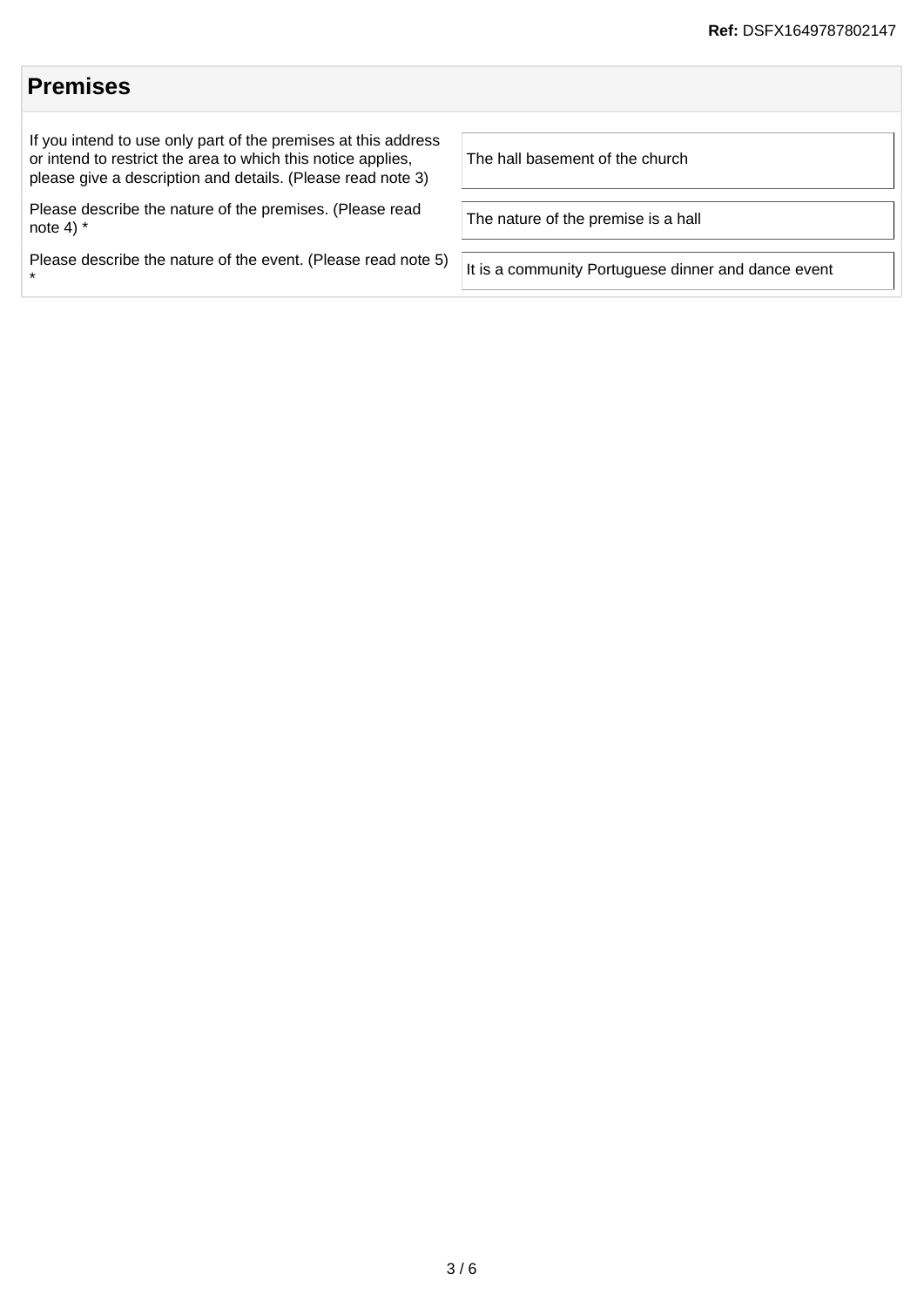| <b>Licensable Activites</b>                                                                                                                                                                                                                                                                                |                                                                                                                                                                |  |
|------------------------------------------------------------------------------------------------------------------------------------------------------------------------------------------------------------------------------------------------------------------------------------------------------------|----------------------------------------------------------------------------------------------------------------------------------------------------------------|--|
| Please state the licensable activities that you intend to carry on at the premises (please tick all licensable activities you<br>intend to carry on). (Please read note 6) * More than one can be selected.                                                                                                |                                                                                                                                                                |  |
| The sale by retail of alcohol                                                                                                                                                                                                                                                                              |                                                                                                                                                                |  |
| The supply of alcohol by or on behalf of a club to, or to the order of, a member of the club                                                                                                                                                                                                               |                                                                                                                                                                |  |
| The provision of regulated entertainment (Please read note 7)                                                                                                                                                                                                                                              |                                                                                                                                                                |  |
| The provision of late night refreshment                                                                                                                                                                                                                                                                    |                                                                                                                                                                |  |
| Are you giving a late temporary event notice? (Please read<br>note 8) $*$                                                                                                                                                                                                                                  | <b>No</b>                                                                                                                                                      |  |
| Please state the dates on which you intend to use these<br>premises for licensable activities (Please read note 9). * Start<br>Date                                                                                                                                                                        | 04/06/2022                                                                                                                                                     |  |
| <b>End Date</b>                                                                                                                                                                                                                                                                                            | 05/06/2022                                                                                                                                                     |  |
| Please state the times during the event period that you<br>propose to carry on licensable activities (please give times in<br>24 hour clock). (Please read note 10) *                                                                                                                                      | The first event to start on 04/06/2022 at 18:00 hrs and to end<br>on the 05/06/2022 at 01:00 am Then continue on 05/06/2022<br>at 13:30 pm and end at 20:00 pm |  |
| Please state the maximum number of people at any one time<br>that you intend to allow to be present at the premises during<br>the times when you intend to carry on licensable activities,<br>including any staff, organisers or performers. (Please read<br>note 11) *                                    | 200                                                                                                                                                            |  |
| If the licensable activities will include the sale or supply of<br>alcohol, please state whether these will be for consumption<br>on or off the premises, or both (please read note 12). *                                                                                                                 | On the premises only                                                                                                                                           |  |
| Please state if the licensable activities will include the<br>provision of relevant entertainment. If so, please state the<br>times during the event period that you propose to provide<br>relevant entertainment (including, but not limited to lap<br>dancing and pole dancing). (Please read note 13) * | Portuguese community dinner event with live music to start at<br>18:30hrs and finishes at 00:30hrs                                                             |  |
|                                                                                                                                                                                                                                                                                                            |                                                                                                                                                                |  |

# **Personal Licence Holder**

Do you currently hold a valid personal licence? (please read  $\bigg\vert$  Yes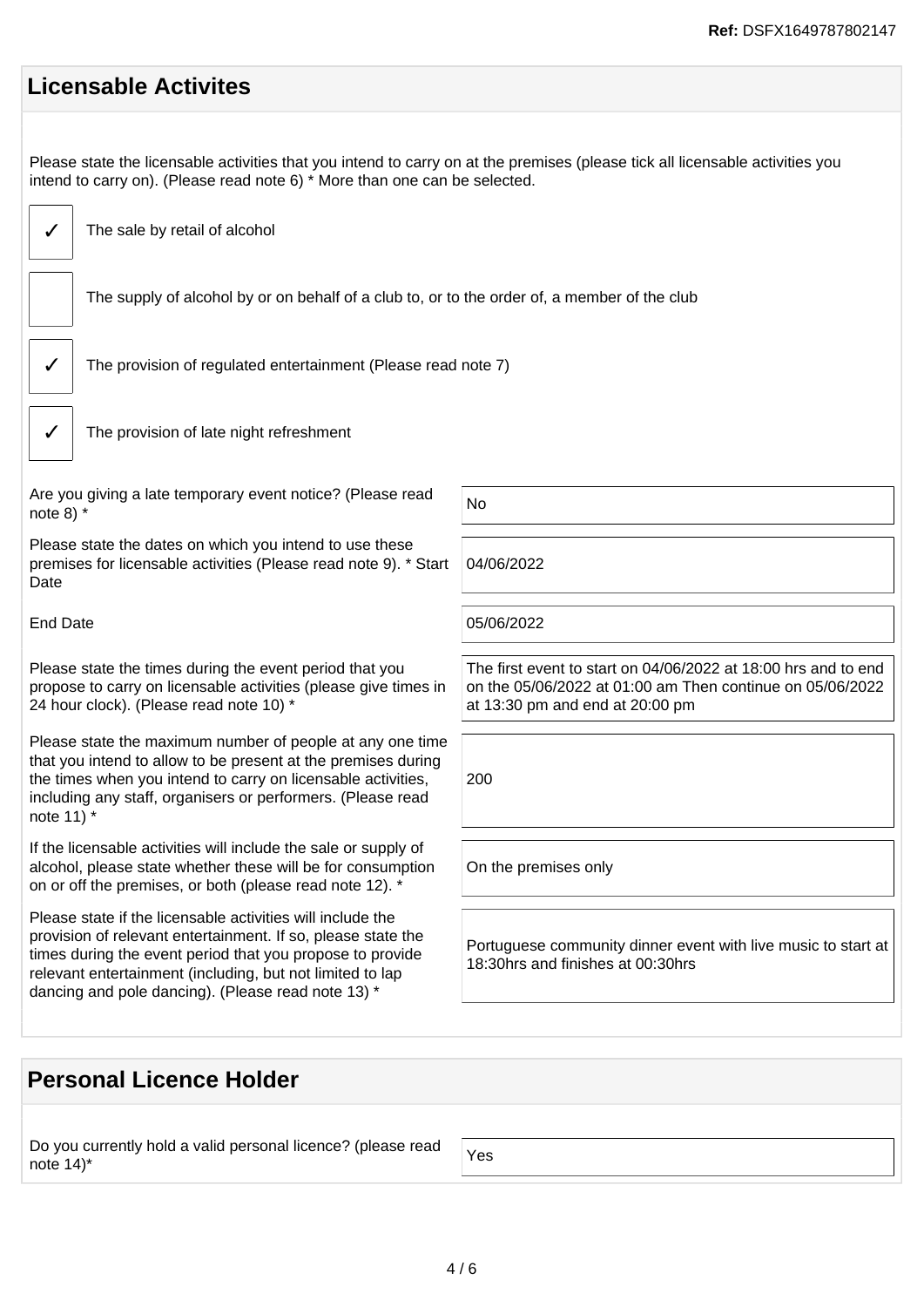#### **Personal Licence Details**

| Issuing Licensing Authority *                                 | Haringey   |
|---------------------------------------------------------------|------------|
| Licence number *                                              |            |
| Date of issue *                                               | 17/11/2005 |
| Please provide any further details you think may be relevant. |            |

## **Previous Temporary Event Notices**

Have you previously given a temporary event notice in respect of any premises, for events falling in the same calendar year as the event for which you are now giving this temporary event notice? (please read note 15) \*

#### No

No

No

**Previous Temporary Event Notices**

Have you already given a temporary event notice for the same premises in which the event period either; ends 24 hours or less before begins 24 hours or less after the event period proposed in this notice? \*

## **Associates and Business Colleagues**

Has any associate of yours given a temporary event notice for an event in the same calendar year as the event for which you are now giving a temporary event notice? (please read note 16) \*

## **Associates and Business Colleagues**

Has any associate of yours already given a temporary event notice for the same premises in which the event period; a) ends 24 hours or less before; or b) begins 24 hours or less after the event period proposed in this notice? \*

Has any person with whom you are in business carrying on licensable activities given a temporary event notice for an event in the same calendar year as the event for which you are now giving a temporary event notice? \*

| No |  |  |  |
|----|--|--|--|
| No |  |  |  |